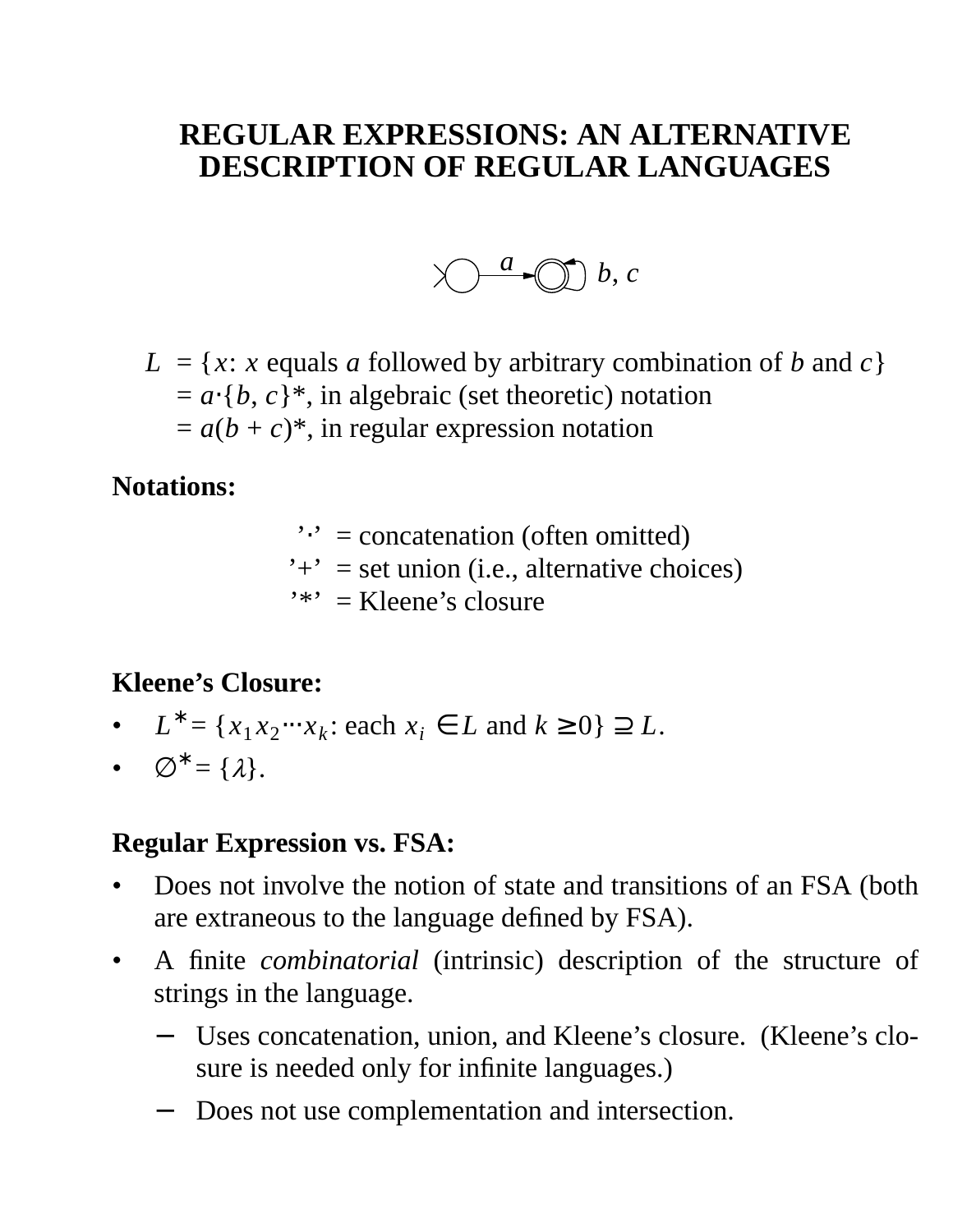## **REGULAR EXPRESSIONS AND THEIR ASSOCIATED LANGUAGES**

#### **Inductive Definition:**

• *Base cases.*

| (1) | $L(\emptyset) = \emptyset$ , empty language |
|-----|---------------------------------------------|
|     | (2) $a, a \in \Sigma \mid L(a) = \{a\}$     |

• *Induction step.*

| (3) |               | $\alpha + \beta \mid L(\alpha + \beta) = L(\alpha) \cup L(\beta);$ |
|-----|---------------|--------------------------------------------------------------------|
|     |               | (the new language is larger)                                       |
| (4) | $\alpha\beta$ | $L(\alpha\beta) = L(\alpha) \cdot L(\beta)$                        |
|     |               | (the new language has longer strings)                              |
| (5) | $\alpha^*$    | $L(\alpha^*) = [L(\alpha)]^*$                                      |
|     |               | (the new language has infinitely many strings)                     |

## **Examples.**

$$
L((b + c)^*) = [L(b + c)]^* = \{b, c\}^* = \{\lambda, b, c, bb, bc, cb, cc, \cdots\}
$$
  

$$
L(a(b + c)^*) = L(a)L((b + c)^*) = \{a\}\{b, c\}^*
$$
  

$$
= \{a, ab, ac, abb, abc, acb, acc, \cdots\}
$$

#### **Some Useful Notations:**

| $(1)$ $\lambda$ for $\varnothing^*$                   | [because $L(\varnothing^*) = [L(\varnothing)]^* = \varnothing^* = {\lambda}$ ] |
|-------------------------------------------------------|--------------------------------------------------------------------------------|
| (2) $\alpha^+$ for $\alpha\alpha^*$                   | [because $L(\alpha \alpha^*) = L(\alpha) [L(\alpha)]^*$<br>$=$                 |
|                                                       | ${x_1x_2\cdots x_k : k \ge 1, x_j \in L(\alpha)}$                              |
| (3) $\alpha+\beta+\gamma$ for $(\alpha+\beta)+\gamma$ | [because both $(\alpha + \beta) + \gamma$ and $\alpha + (\beta + \gamma)$      |
|                                                       | denote the language $L(\alpha) \cup L(\beta) \cup L(\gamma)$                   |
| (4) $x \in \alpha$ for $x \in L(\alpha)$              |                                                                                |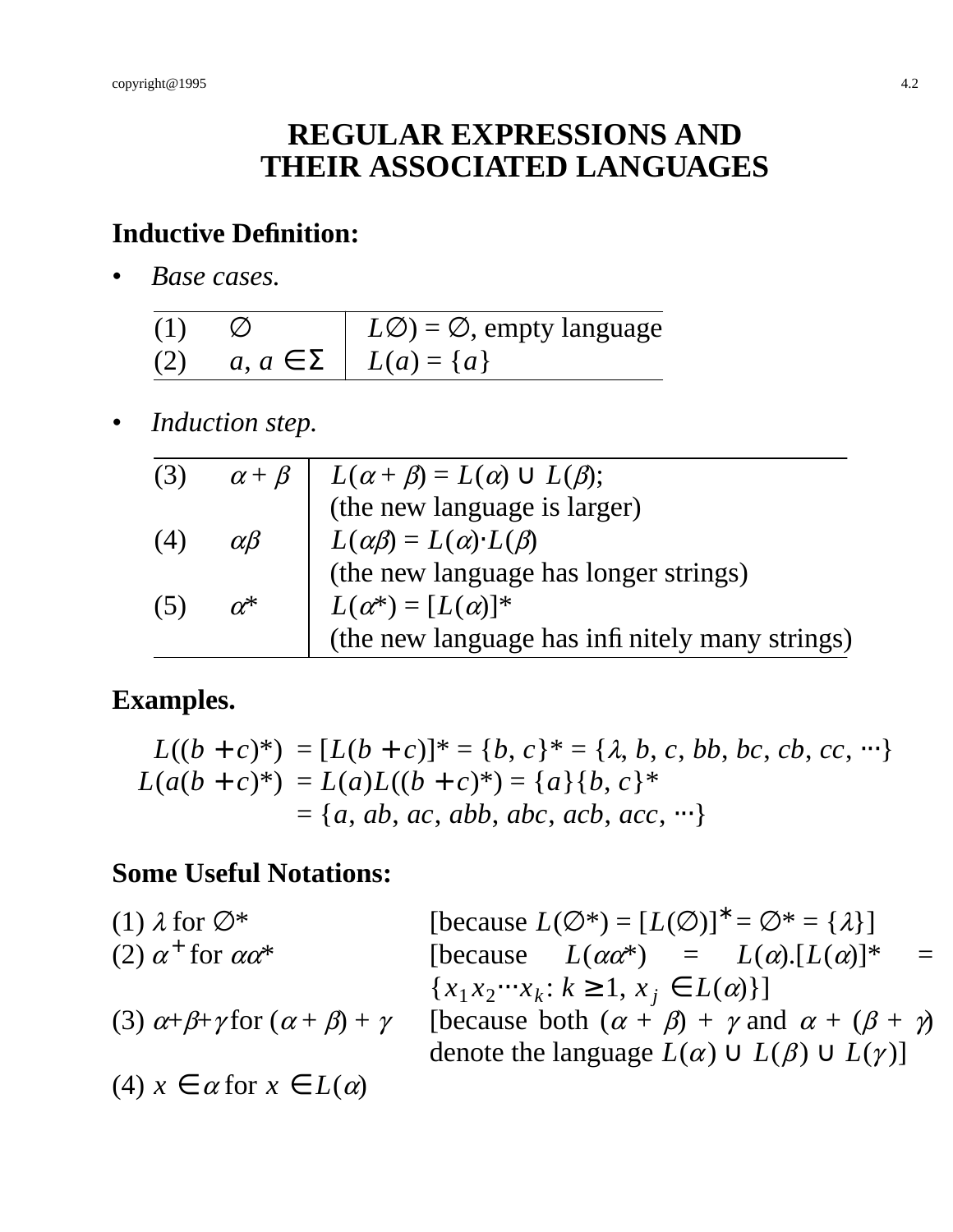## **ADVANTAGES AND DISADVANTAGES OF REGULAR EXPRESSION**

## **Advantages:**

- Does not use extraneous notions of states and transitions of an FSA.
- Easy to construct an FSA from a regular expression and vice-versa (via algorithms).

This means if the languages  $L_1$  and  $L_2$  are described by regularexpressions, then we can answer the following questions (by converting each regular-expression to an FSA).

| The membership-question: | $x \in L_1?$         |
|--------------------------|----------------------|
| The subset-question:     | $L_1 \subseteq L_2?$ |
| The equality-question:   | $L_1 = L_2?$         |

## **Disadvantages:**

- Many different regular expressions may give the same language. (In general, there is no unique "minimal" regular expression for a regular language *L*.)
	- (1) Both  $aa^+$  and  $a^+a$  give the language {*aa*, *aaa*, ···}
	- (2) Both  $a^*$  and  $(a^*)^*$  give the language  $\{\lambda, a, aa, aaa, \cdots\}.$
	- (3) Both  $a^*(a + b)^*$  and  $(a + b)^*$  give the language  $\{\lambda, a, a\}$ *b*, *aa*, *ab*, *ba*, ⋅⋅⋅}.
- $-$  A string *x* ∈ *L*(*α*) may have more than one *interpretation*.

 $x = abbc$  has 3 interpretations w.r.t  $(a + b)*(b + c)*$ :

| a. bbc      |                                              | $a \in L[(a+b)^*], \; bbc \in L[(b+c)^*]$ |
|-------------|----------------------------------------------|-------------------------------------------|
| $ab$ . $bc$ | $ab \in L[(a+b)^*], \quad bc \in L[(b+c)^*]$ |                                           |
| abb.c       | $abb \in L[(a+b)^*],$                        | $c \in L[(b+c)^*]$                        |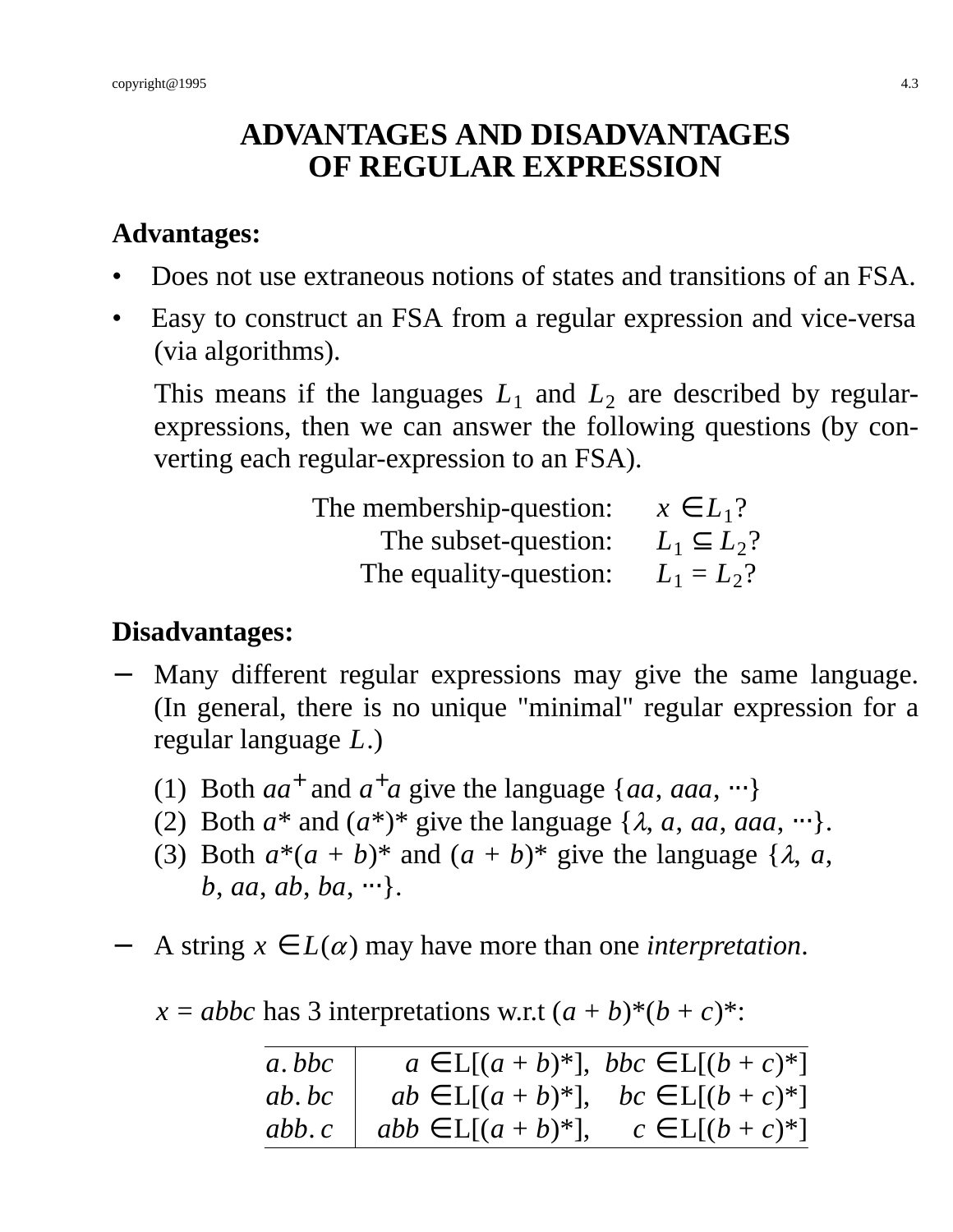#### **EXERCISE**

1. Let  $\beta = (a+b)^*(b+c)^*$ . Find an alternate regular expression  $\beta'$ such that  $L(\beta) = L(\beta')$  and each string  $x \in L(\beta)$  has exactly one interpretation. Show the unique interpretation of  $x = abbcbc$  w.r.t  $β'$ . (Hint: use the first occurrence of *c* in *x*, if any, as a basis for the new regular expression.)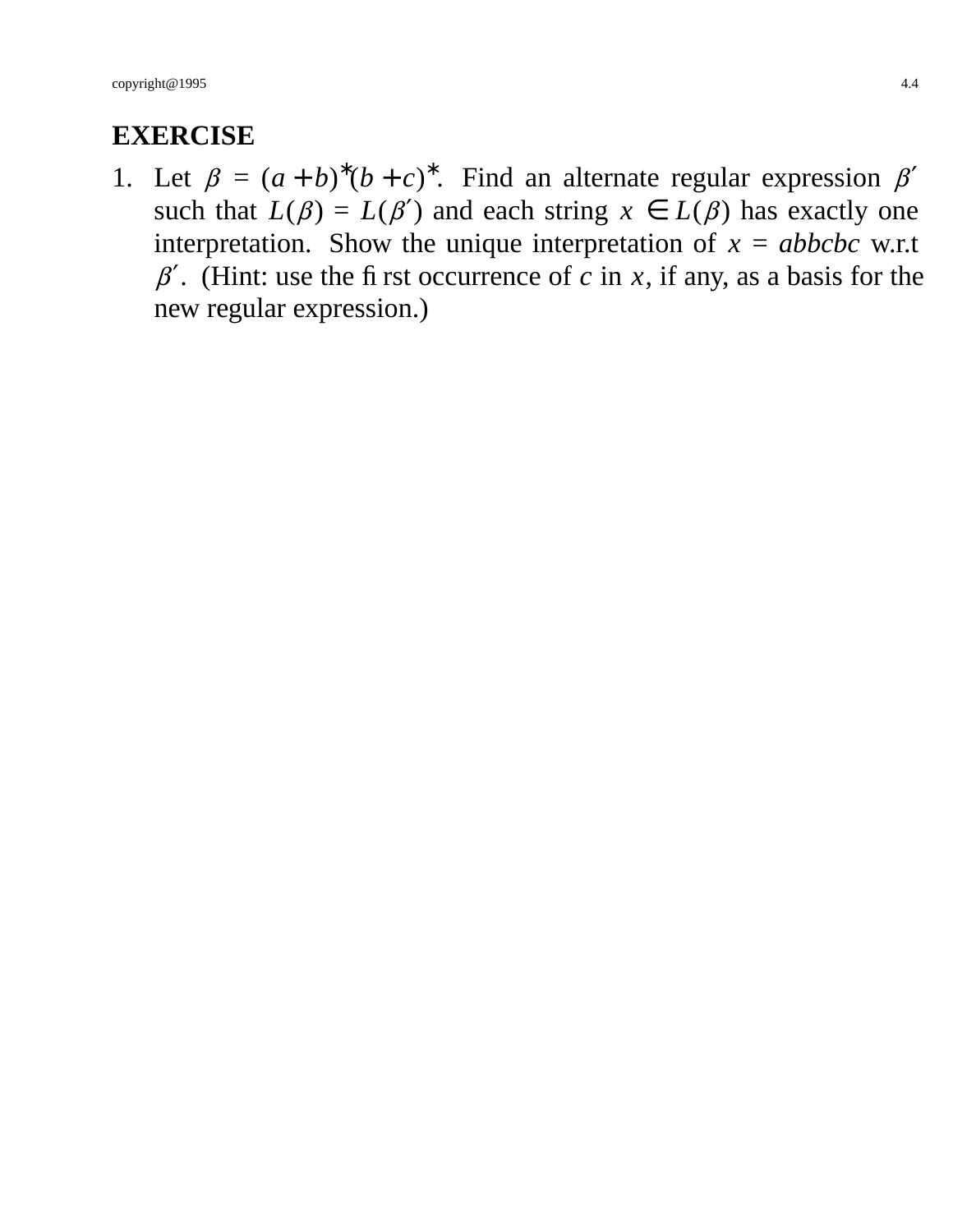## **FINDING A REGULAR EXPRESSION FROM AN FSA**

#### **Transition-Diagram:**

- An FSA-like state diagram, except that the labels on the transitions may be a regular expression.
- **Method:** Reduce the FSA to a transition-diagram having one of the following basic forms (the loops may not be present):



(i) One state; regular expr:  $\alpha^*$ .



(ii) Two states and no transition from the final-state to the start-state; regular expr:  $\alpha_0^*$  $_{0}\alpha_{1}\alpha$ ∗  $\frac{*}{2}$ .

## **Regular Expression Algorithm for FSA** *M***:**

- 1. Simplify *M* by eliminating unreachable states and dead-states (from which no final-states can be reached).
- 2. If there are no states left, then the regular expression is  $\varnothing$ .
- 3. For each final-state  $q_i$  in M, let  $M_i$  be the FSA which is same as M except that  $q_i$  is the only final-state. Simplify  $M_i$  by eliminating unreachable states, if any, and then reduce  $M_i$  to a transition diagram of the form (i) or (ii) above. Let  $\beta_i$  be the corresponding regular expression.
- 4. The final regular expression for *M* is  $\beta_1 + \beta_2 + \cdots + \beta_n$ , where  $n =$  $#$ (final-states in *M*).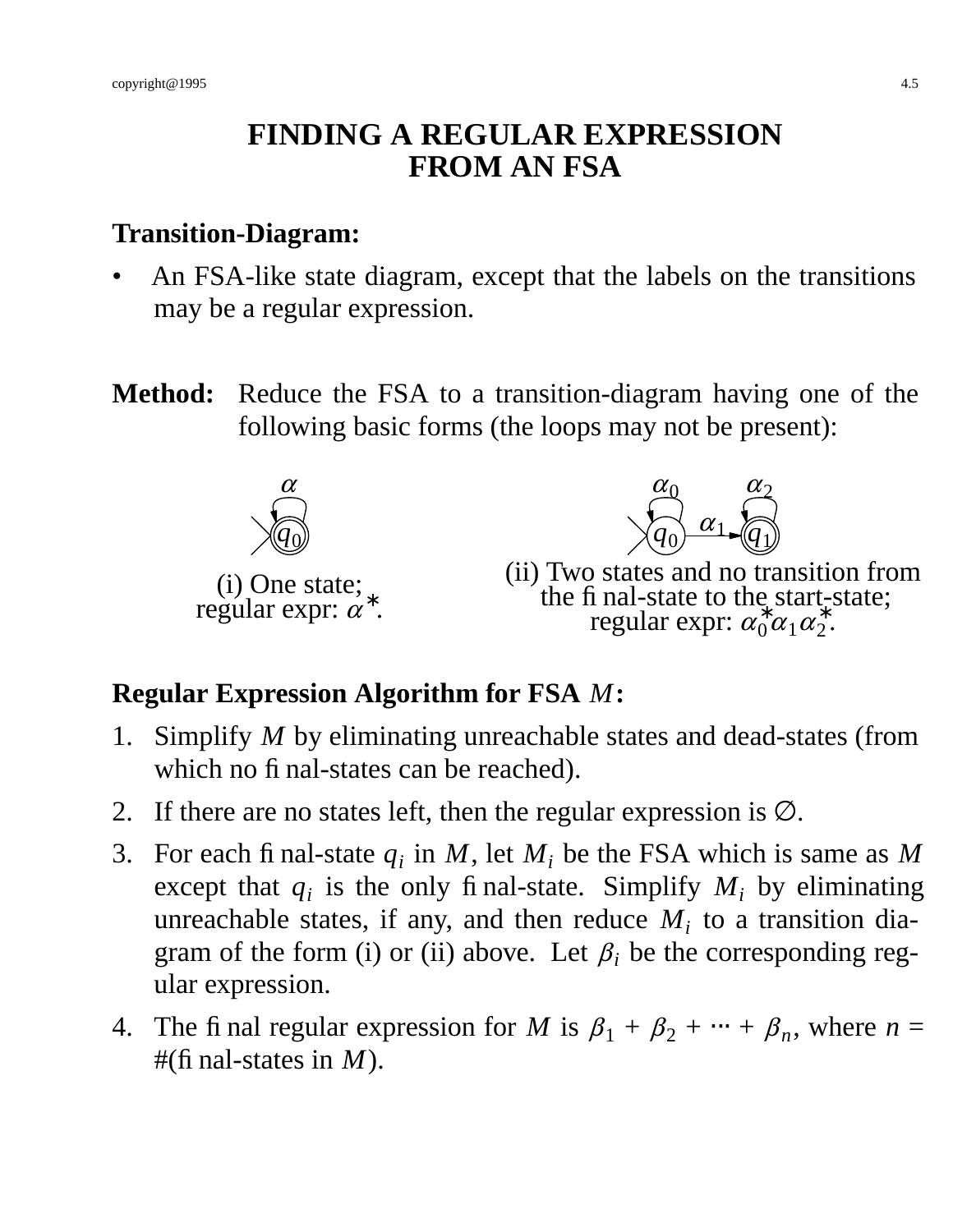#### **REDUCING AN FSA TO A TRANSITION DIAGRAM WITH JUST ONE OR TWO STATES**

#### **Three Key Steps** (start with an FSA with just one final-state):

• For each non-final state *q* and for each transition  $(q', q)$  with  $q' \neq q$ , remove that transition by adding a new transition from *q* ′ as illustrated below and shown in bold line. There is one new transition  $(q, q'')$  from *q* for each  $q'' \neq q$ .





Replace  $\alpha_1 \alpha_2^* \alpha_3$  by  $\alpha_1 \alpha_3$ if there is no  $\alpha_2$ -loop.

Merge parallel transitions.



When there are no transitions to q, remove q if  $q \neq$  start-state.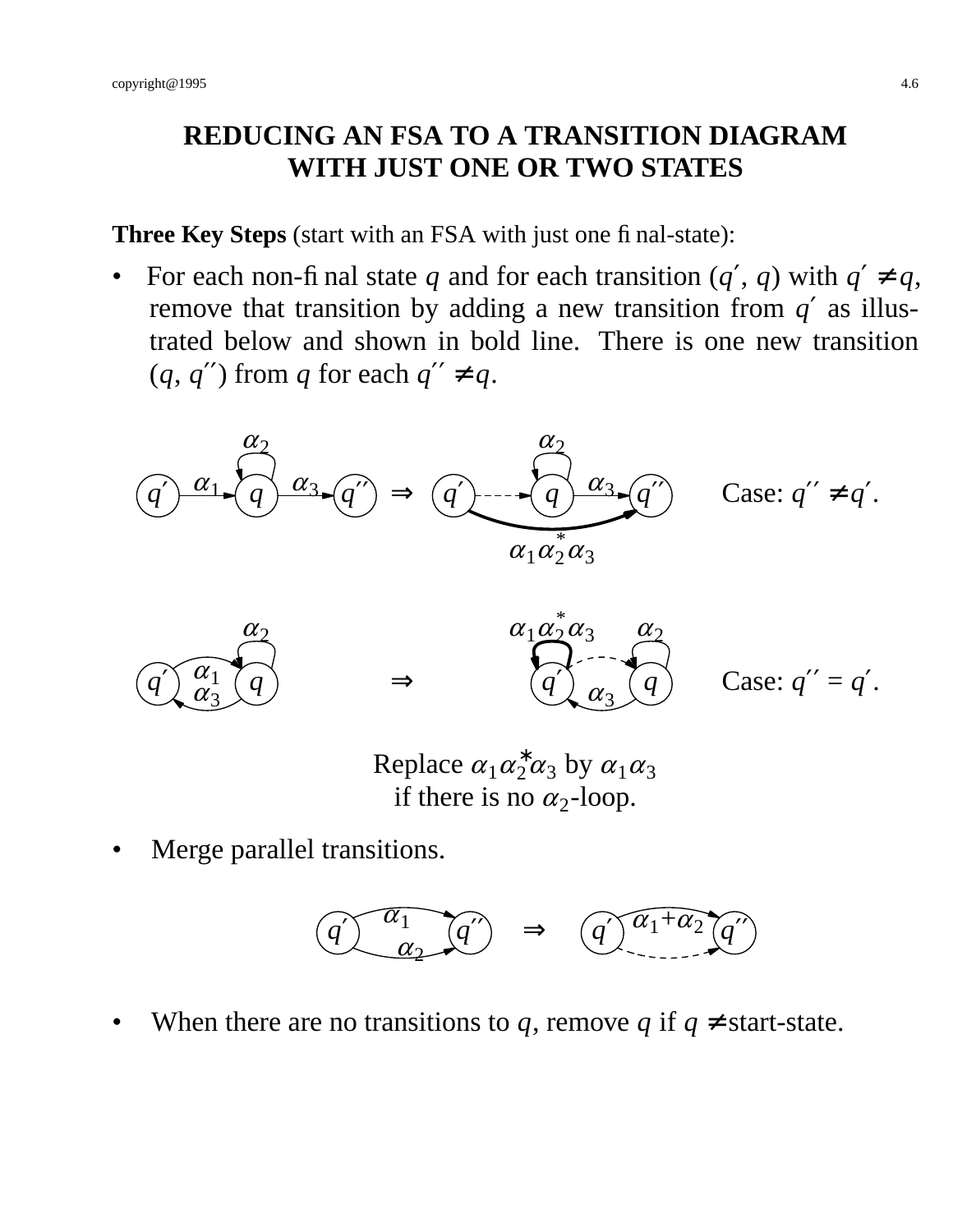## **ILLUSTRATION OF REGULAR EXPRESSION GENERATION FOR AN FSA**



After removing the unreachable state  $C$ ,  $M$  is replaced by two FSAs *M*<sub>1</sub> and *M*<sub>2</sub>, each with one final-state.  $L(M) = L(M_1) \cup L(M_2)$ .



• Now convert each of  $M_1$  and  $M_2$  to the special form by elimination of transitions and states.



• Final regular expr:  $(0+10)^* + 0^*1(0^+1)^* = (0+10)^* (\lambda + 1)$ . The two parts correspond to strings ending in 0 and 1, respectively.

**Question:** Why strings in  $(0 + 10)^* + 0^*1(0^+1)^*$  has no "11"?

Final reg. expr. may depend on the order in which transitions are eliminated.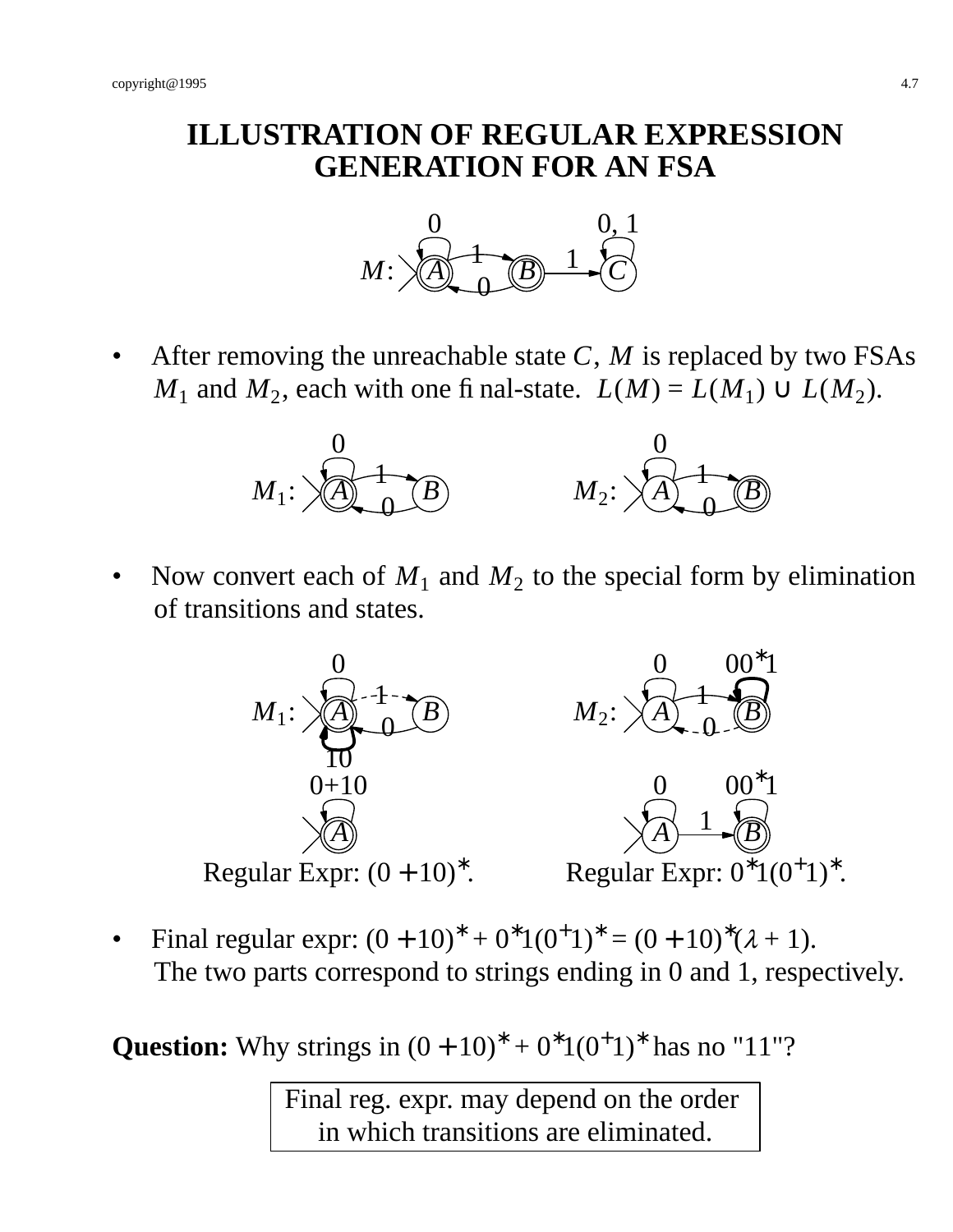# **EXERCISE**

- 1. Argue that the regular expression  $\beta$  obtained by the above method for an FSA *M* has the property that it allows an unambiguous interpretation of each string in  $L(M)$ . That is, if  $\beta = \beta_1 + \beta_2$ , then  $L(\beta_1) \cap L(\beta_2) = \emptyset$ , and if  $\beta = \beta_1 \beta_2$ , then each string  $x \in L(\beta)$  has a unique decomposition as  $x = yz$ , where  $y \in L(\beta_1)$  and  $z \in L(\beta_2)$ .
- 2. Find a regular expression for each FSA below; show all details of the reduction process.



- 3. Follow the method given here to find a regular expression for each of the FSAs below and determine which of the English descriptions correspond to the associated languages, if any.
	- (i) Odd number of 1's followed by 0.
	- (ii) Begins with odd number of 1's, end with odd number of 0's, and between them each run of 0's and each run of 1's, which alternate, has even length.

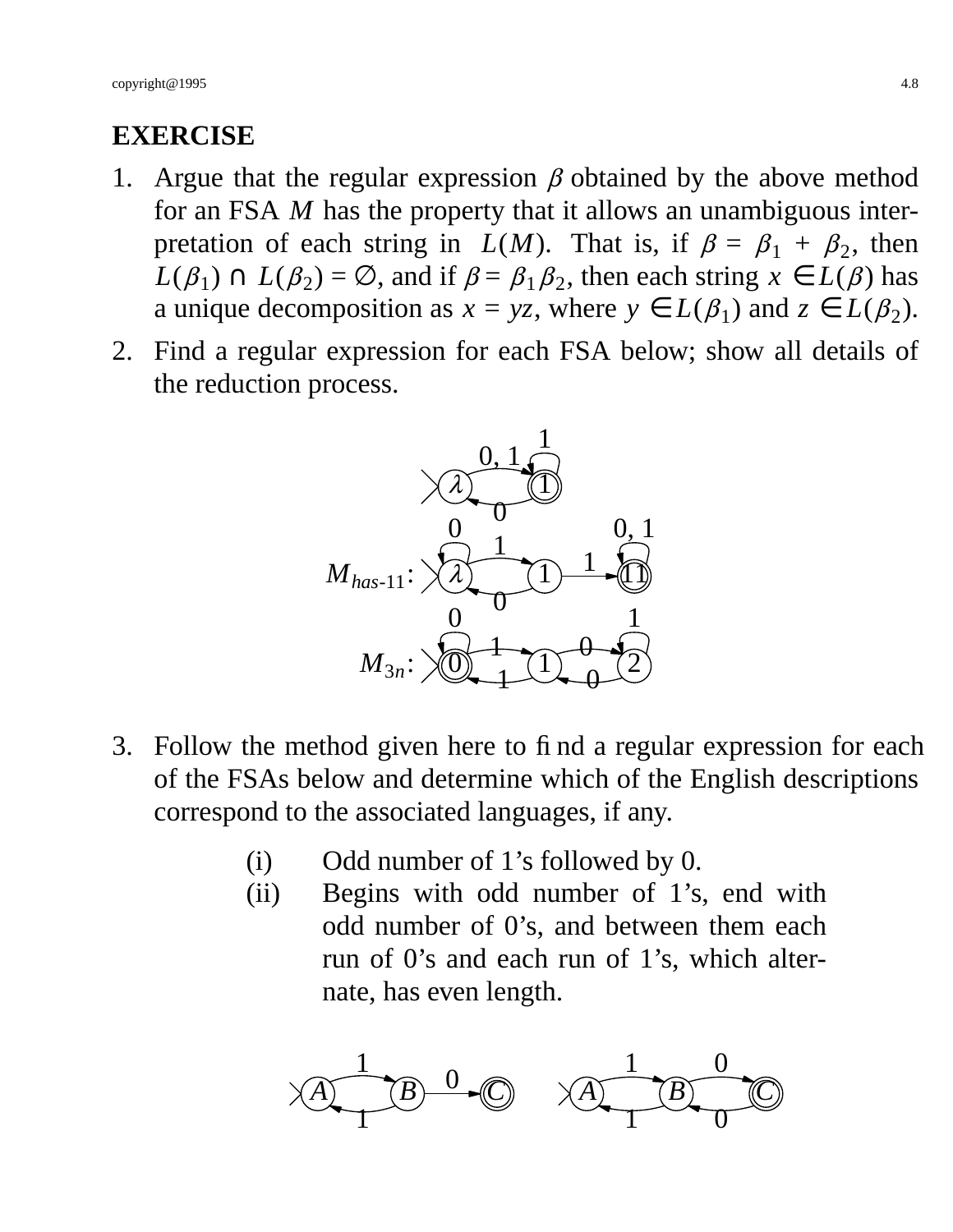# **APPLICATION TO NON-DETERMINISTIC FSA**

• The method to obtain a regular expression for an FSA applies equally well for an NFSA as illustrated below.



This gives the regular expression (one term for each final-state):

$$
(a + b)^* + (a + b)^*(b + c)(b + c)^*
$$
  
=  $(a + b)^* + (a + b)^*(b + c)^+ = (a + b)^*[\lambda + (b + c)^+]$   
=  $(a + b)^*(b + c)^*$ .

• The deterministic form of the above NFSA:



This gives the reg-expr (one term for each final-state):

$$
(a + b^{+}a)^{*} + a^{*}b(b + a^{+}b)^{*} + (a + b^{+}a)^{*}(b^{+}c + c)(b + c)^{*}
$$
  
=  $(b^{*}a)^{*} + a^{*}b(a^{*}b)^{*} + (b^{*}a)^{*}(b^{*}c)(b + c)^{*}$   
=  $(\lambda \text{ or strings in } \{a, b\} \text{ ending in } a) + (\text{strings in } \{a, b\} \text{ ending in } b)$   
+  $(b^{*}a)^{*}b^{*} \cdot c(b + c)^{*}$   
=  $(a + b)^{*} + (a + b)^{*}c(b + c)^{*}$ , because  $(b^{*}a)^{*}b^{*} = (a + b)^{*}$ .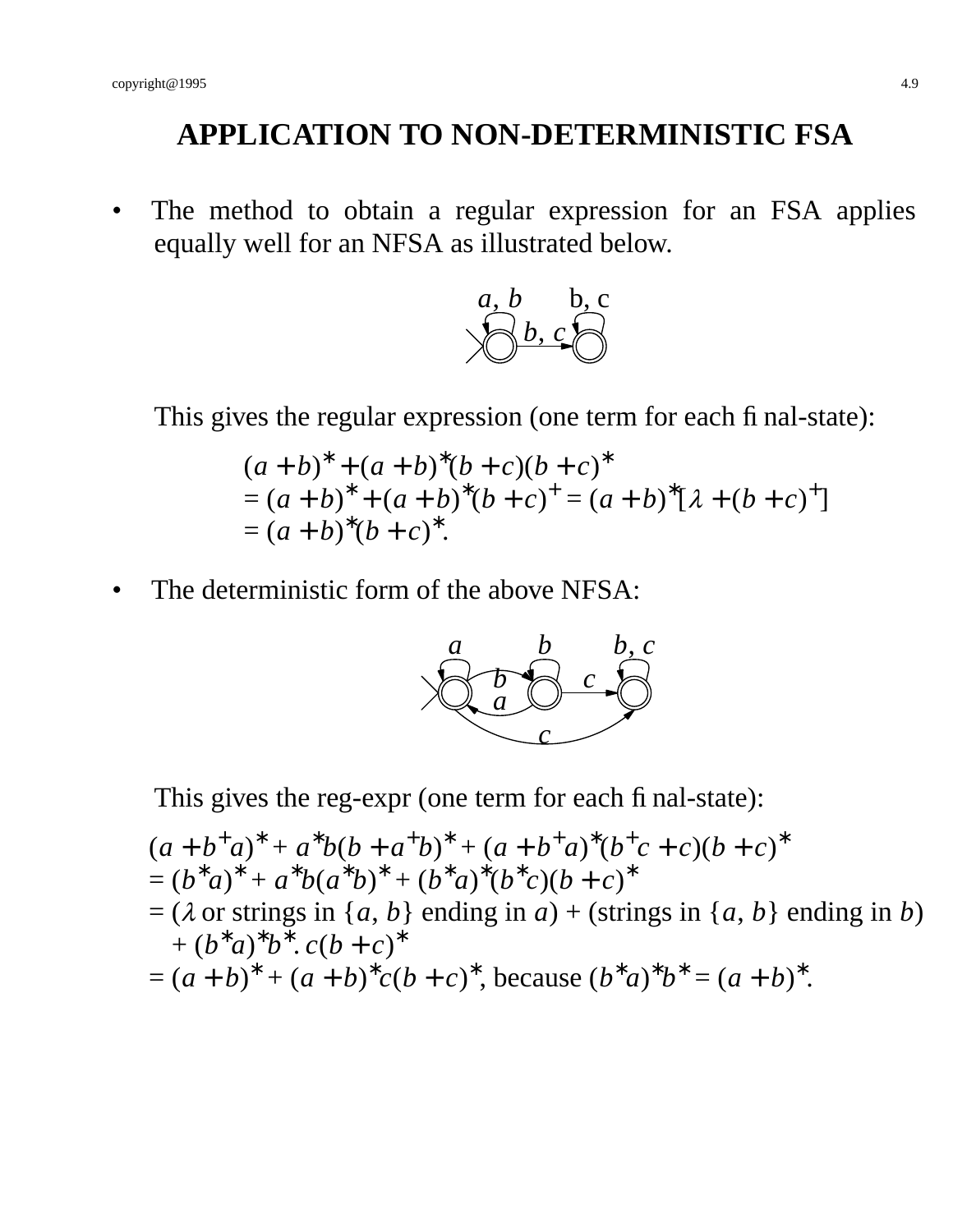# **FROM REGULAR EXPRESSION TO NFSA**



*q*1 NFSA  $M_1$ ;  $r_1 \neq \emptyset$ *q*2 λ λ  $NFSA M_2; r_2 \neq \emptyset$  $r = r_1 r_2$ :

> Add a  $\lambda$ -transition from *each* final-state of  $M_1$  to the start-state of  $M_2$ , the start-state of  $M_1$  is the new start-state, and the new fi nal-states are those of  $M_2$ .

$$
r=r_1^*:
$$



<sup>λ</sup> NFSA *M*<sup>1</sup> for  $r_1 \neq \emptyset$ 

Add a  $\lambda$ -transition from *each* final-state of  $M_1$  to the new start-state (which is also a final-state now), the final-states of  $M_1$  remains final-states, and add a  $\lambda$ -transition from the new start-state to  $q_1$ .